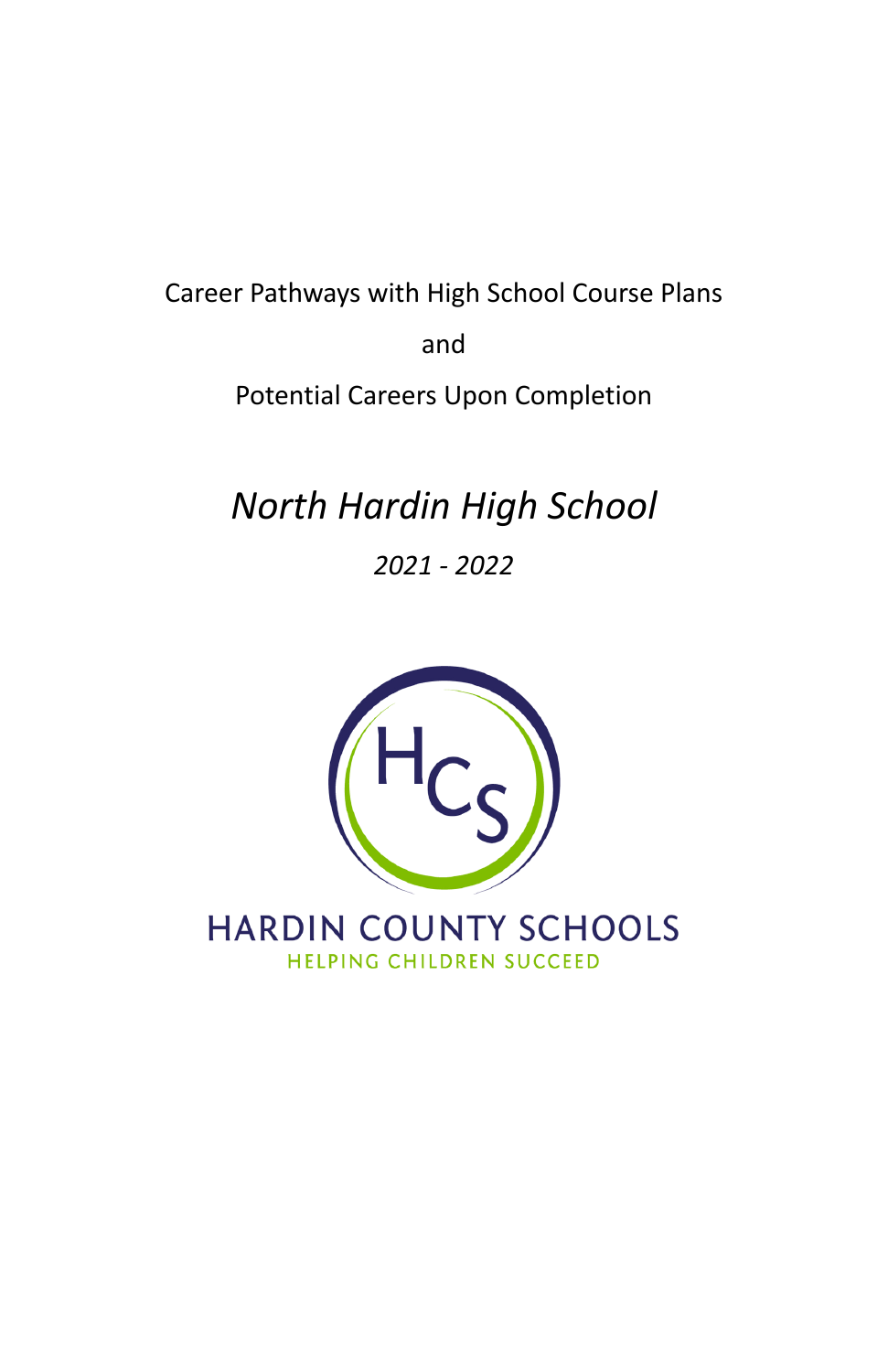



## Agricultural Education Pathways

| <b>Pathways</b>                          | <b>Agricultural Power</b><br><b>Structural Technical</b><br><b>Systems</b>                                                  | <b>Animal Science Systems</b>                                                           | <b>Horticulture and Plant</b><br><b>Science Systems</b>                                    |
|------------------------------------------|-----------------------------------------------------------------------------------------------------------------------------|-----------------------------------------------------------------------------------------|--------------------------------------------------------------------------------------------|
| 9 <sup>th</sup> Grade<br><b>Courses</b>  | Principles of Agriculture                                                                                                   | <b>Principles of Agriculture</b>                                                        | <b>Principles of Agriculture</b>                                                           |
| 10 <sup>th</sup> Grade<br><b>Courses</b> | Agriscience                                                                                                                 | Agriscience                                                                             | Agriscience                                                                                |
| 11 <sup>th</sup> Grade<br><b>Courses</b> | Small Power and Equipment                                                                                                   | -Animal Science<br>-Small Animal Technology                                             | <b>Introduction to Greenhouse</b><br>and Crop Production                                   |
| 12 <sup>th</sup> Grade<br><b>Courses</b> | Agriculture Power and<br><b>Machinery Operation</b>                                                                         | -Equine Science<br>-Veterinary Science                                                  | -Greenhouse Technology<br>-Floriculture and Floral Design                                  |
| <b>Industry</b><br><b>Certification</b>  | <b>ICEV</b>                                                                                                                 | <b>ICEV</b>                                                                             | <b>ICEV</b>                                                                                |
| <b>Possible</b>                          | *Agricultural Engineer<br>l*Welder <br><sup>*</sup> Mechanical Engineer<br>*Diesel Technician<br><b>Electrical Engineer</b> | *Veterinarian<br>*Animal Scientist<br>*Marine Biologist<br>*Zoologist<br>*Horse Trainer | *Horticulturist<br>*Agronomist<br>*Landscaper<br>*Farmer Scientist<br>*Landscape Architect |
| <b>Careers</b>                           | <sup>*</sup> Heavy Equipment<br>Technician<br>Farm Equipment <sup>*</sup><br>Technician<br>*Small Engine Mechanic           | *Animal Breeder *Farmer<br>*Veterinary Technician                                       | *Nursery / Greenhouse<br>Grower<br>*Botanist                                               |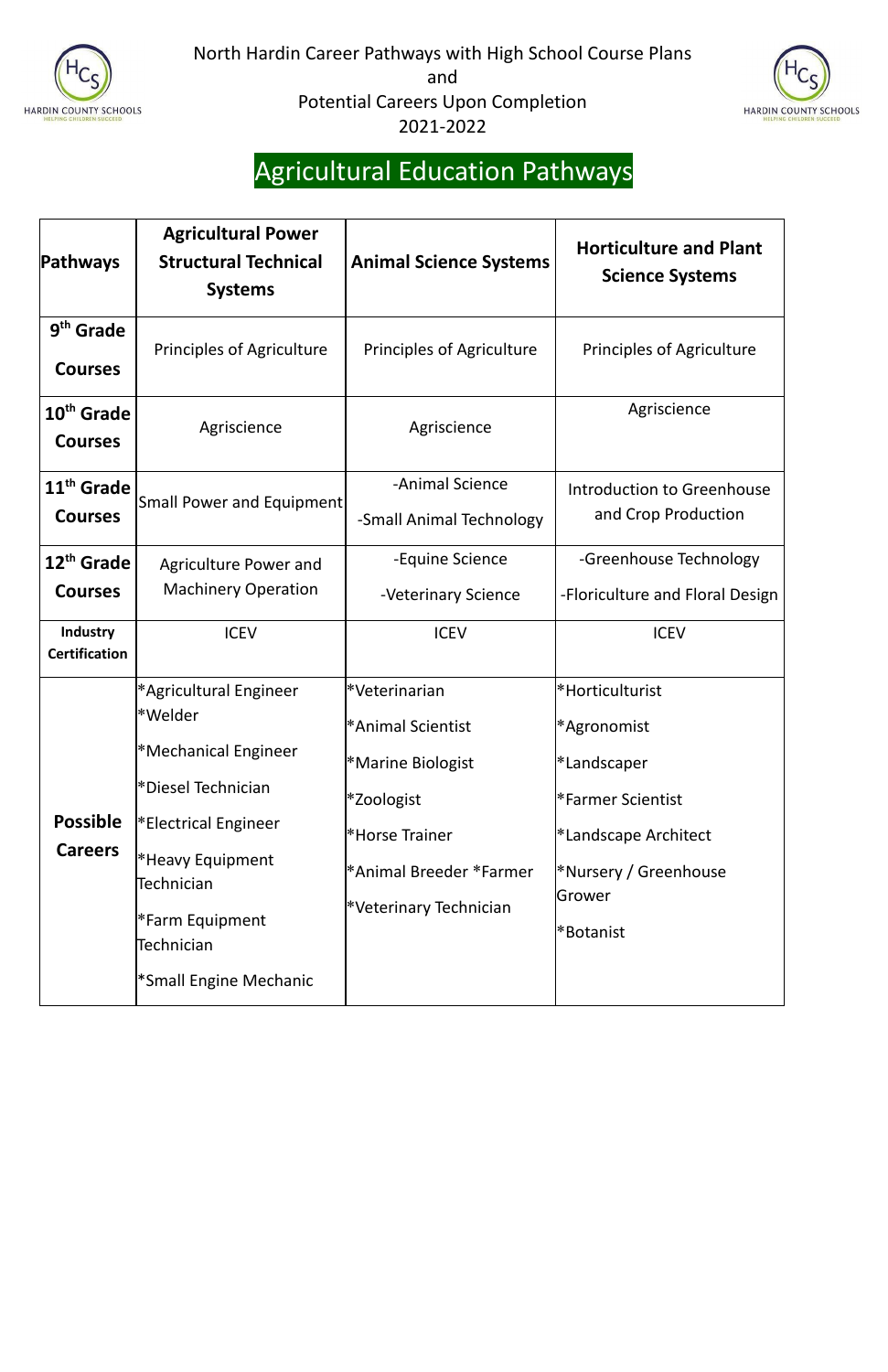



### Business and Marketing Education

| <b>Pathways</b>                             | Accounting                                                                                                                                                                                                                                                                                                       | Administrative<br>Support                                                                                                                                                                                                                                                                                                                               | E-Commerce                                                                                                                                                                                                                                                                              | Financial<br><b>Services</b>                                                                                                                                                                                                           | Management<br>Entrepreneurship                                                                                                                                                                                                               | Marketing                                                                                                                                                                                                                                                                 | <b>Retail Services</b>                                                                                                                                                                                                                 |
|---------------------------------------------|------------------------------------------------------------------------------------------------------------------------------------------------------------------------------------------------------------------------------------------------------------------------------------------------------------------|---------------------------------------------------------------------------------------------------------------------------------------------------------------------------------------------------------------------------------------------------------------------------------------------------------------------------------------------------------|-----------------------------------------------------------------------------------------------------------------------------------------------------------------------------------------------------------------------------------------------------------------------------------------|----------------------------------------------------------------------------------------------------------------------------------------------------------------------------------------------------------------------------------------|----------------------------------------------------------------------------------------------------------------------------------------------------------------------------------------------------------------------------------------------|---------------------------------------------------------------------------------------------------------------------------------------------------------------------------------------------------------------------------------------------------------------------------|----------------------------------------------------------------------------------------------------------------------------------------------------------------------------------------------------------------------------------------|
| 9 <sup>th</sup> Grade<br><b>Courses</b>     | <b>Business and</b><br>Marketing<br><b>Essentials</b>                                                                                                                                                                                                                                                            | <b>Business and</b><br>Marketing<br><b>Essentials</b>                                                                                                                                                                                                                                                                                                   | <b>Business and</b><br>Marketing<br><b>Essentials</b>                                                                                                                                                                                                                                   | <b>Business and</b><br>Marketing<br><b>Essentials</b>                                                                                                                                                                                  | <b>Business and</b><br><b>Marketing</b><br><b>Essentials</b>                                                                                                                                                                                 | <b>Business and</b><br><b>Marketing</b><br>Essentials                                                                                                                                                                                                                     | Marketing<br>Principles                                                                                                                                                                                                                |
| $10^{\text{th}}$<br>Grade<br><b>Courses</b> | Accounting                                                                                                                                                                                                                                                                                                       | <b>Digital Literacy</b>                                                                                                                                                                                                                                                                                                                                 | Marketing<br>Principles                                                                                                                                                                                                                                                                 | Marketing<br>Principles                                                                                                                                                                                                                | <b>Digital Literacy</b>                                                                                                                                                                                                                      | Marketing<br>Principles                                                                                                                                                                                                                                                   | Retail<br>Marketing                                                                                                                                                                                                                    |
| $11^{\text{th}}$<br>Grade<br><b>Courses</b> | Digital Literacy                                                                                                                                                                                                                                                                                                 | -Office<br>Administration<br>-Medical<br>Terminology                                                                                                                                                                                                                                                                                                    | Digital Literacy<br>-Principles of<br>Entrepreneurship                                                                                                                                                                                                                                  | Accounting                                                                                                                                                                                                                             | -Accounting<br>-Marketing<br>Principles                                                                                                                                                                                                      | -Accounting<br>-Sports & Event<br>Marketing                                                                                                                                                                                                                               | Accounting<br>-Principles of<br>Entrepreneurship                                                                                                                                                                                       |
| $12^{\text{th}}$<br>Grade<br><b>Courses</b> | -Personal<br>Finance<br>-Office Admin<br>Business Co-Op                                                                                                                                                                                                                                                          | -Personal<br>Finance                                                                                                                                                                                                                                                                                                                                    | <b>Business Co-Opl</b><br>-Principles of<br>-Business Co-Op  <sub>Entrepreneurship</sub>                                                                                                                                                                                                | -Personal<br>Finance<br><b>Business Co-Op</b>                                                                                                                                                                                          | -Personal<br>Finance<br>-Principles of<br>Entrepreneurship<br>Business Co-Op                                                                                                                                                                 | -Principles of<br>Entrepreneurship<br>-Personal<br>Finance<br>-Marketing<br>$Co$ - $op^*$                                                                                                                                                                                 | -Principles of<br>Entrepreneurship<br>-Marketing Co-op<br>-Personal Finance                                                                                                                                                            |
| <b>Industry</b><br><b>Certificati</b><br>on | <b>MOS</b><br>and ASK                                                                                                                                                                                                                                                                                            | <b>MOS</b><br>(Excel, P.P., Word)   (Excel, P.P., Word)   (Excel, P.P., Word)  <br>OR Google Cloud<br><b>AND ASK</b>                                                                                                                                                                                                                                    | <b>MOS</b><br>and ASK                                                                                                                                                                                                                                                                   | <b>ASK</b>                                                                                                                                                                                                                             | <b>ASK</b>                                                                                                                                                                                                                                   | ASK and<br>Google<br>Analytics                                                                                                                                                                                                                                            | ASK:<br>Fundamental<br>Marketing<br>concepts                                                                                                                                                                                           |
| <b>Possible</b><br><b>Careers</b>           | *Account<br>Manager<br>*Accountant<br>*Appraiser<br>*Auditor<br>*Bank Teller<br>*Bookkeeper<br>*Federal Agent   Professional<br>*Forensic<br>Accountant<br>*Investment<br>Advisor<br>*Investment<br>Banker<br>*Loan Officer<br>*Money<br>Manager<br>*Mortgage<br><b>Broker</b><br>*Statistician<br>*Tax Preparer | Assistant<br>Fevent Planner <sup>*</sup><br>*Healthcare<br>Administrator<br>l*Health<br>Records<br>*Human<br><b>Resources</b><br>Specialist<br>*Insurance<br>Claim Adjuster<br><sup>*</sup> Legal<br>Secretary<br>*Management<br>Consultant<br>*Medical<br>Assistant<br>*Office<br>Manager<br>*Paralegal<br>*Proofreader<br><i><b>*Travel Agent</b></i> | *Administrative  *Communication  *Investment<br>Specialist<br>*E-Business<br>Consultant<br>*Economic<br>Development<br><b>Officer</b><br>*Media Buyer<br>*Retail Buyer<br>*Retail<br>Salesperson<br>*Sales<br>Representative<br>*Web<br>Developer<br>*Webmaster<br>*Website<br>Designer | Advisor<br>*Account<br>Manager<br>*Appraiser<br>*Bank Teller<br>*Bookkeeper<br>*Entrepreneur<br>*Investment<br>Banker<br>*Loan Officer<br>*Money<br>Manager<br>*Mortgage<br><b>Broker</b><br>*Sales<br>Representative<br>*Tax Preparer | *Association<br>Manager<br>*Bed and<br><b>Breakfast</b><br>Proprietor<br>*Entrepreneur<br>*Event Planner<br>*Hotel/Motel<br>Manager<br>*Insurance<br>Agent<br>*Insurance<br>Claims Adjuster<br>*Property<br>Manager<br>*Volunteer<br>Manager | *Advertising<br>Account<br>Executive<br>* Customer<br>Service Agent<br>*Fashion<br>Retailer<br>l*Market<br>Research<br>Analyst<br> *Public<br>Relations<br>Specialist<br>*Purchaser<br>*Set Designer<br><sup>*</sup> Sports<br>Marketer<br>*Telemarketer<br>*Travel Agent | *Cashier<br>*Restaurant<br>Manager<br>*Retail Buyer<br>*Retail<br>Salesperson<br><i><b>*Sales</b></i><br>Representative<br>*Shipping and<br><b>Receiving Clerk</b><br>*Stock Clerk<br><i><b>*Technical Sales</b></i><br>Representative |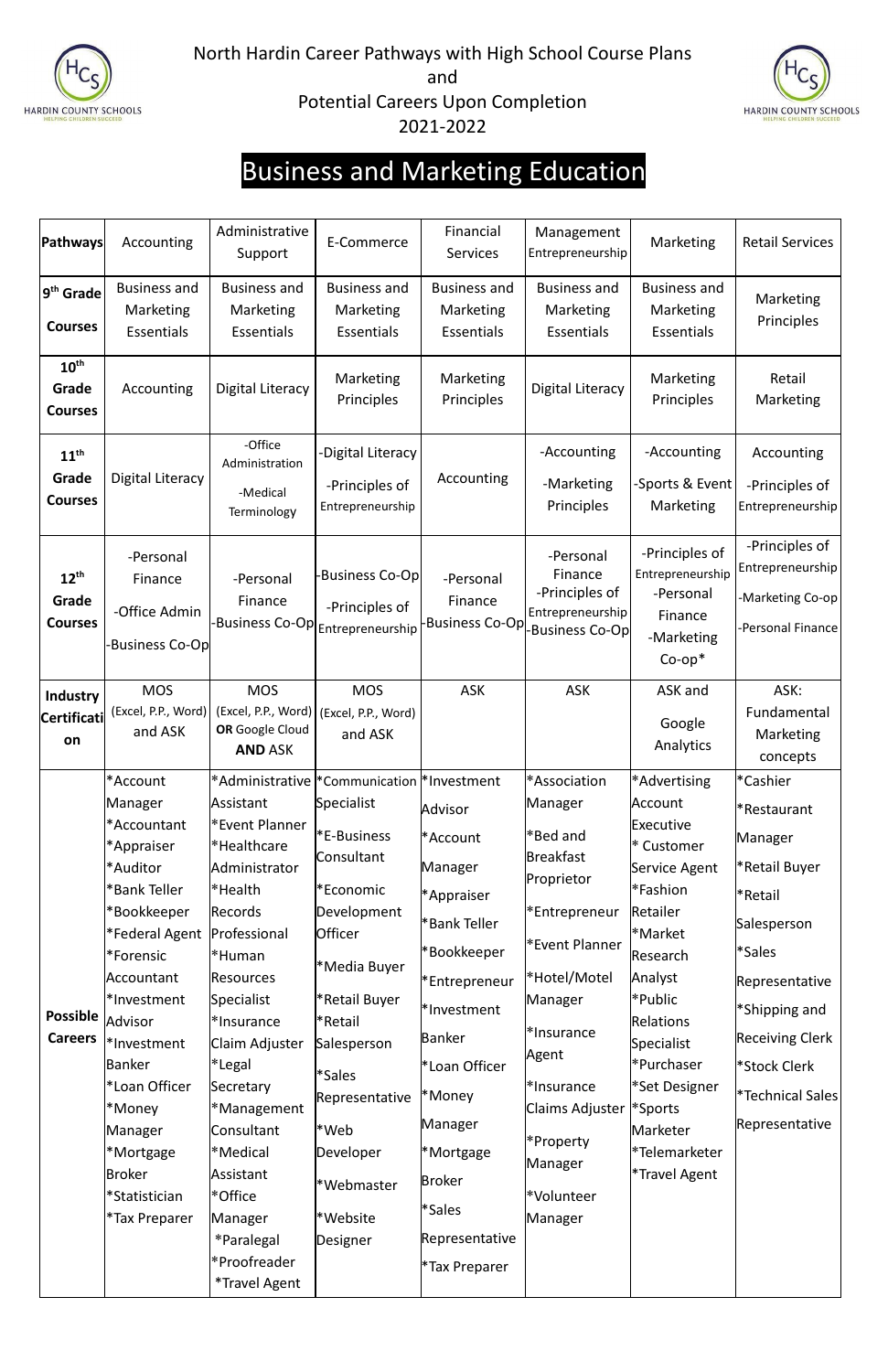



#### Engineering Pathways

| <b>Pathways</b>                          | <b>Civil Engineering</b>                                                                                                                                                                                                                                                                                                           | <b>Electrical Electronics</b>                                                                                                                                                                                                                                                                                 | <b>Flight and</b>                                                                                                                                                                                                                                                                      | <b>Mechanical</b>                                                                                                                                                                                                                                                                                                                                                                                |
|------------------------------------------|------------------------------------------------------------------------------------------------------------------------------------------------------------------------------------------------------------------------------------------------------------------------------------------------------------------------------------|---------------------------------------------------------------------------------------------------------------------------------------------------------------------------------------------------------------------------------------------------------------------------------------------------------------|----------------------------------------------------------------------------------------------------------------------------------------------------------------------------------------------------------------------------------------------------------------------------------------|--------------------------------------------------------------------------------------------------------------------------------------------------------------------------------------------------------------------------------------------------------------------------------------------------------------------------------------------------------------------------------------------------|
|                                          |                                                                                                                                                                                                                                                                                                                                    | <b>Engineering</b>                                                                                                                                                                                                                                                                                            | <b>Aeronautics</b>                                                                                                                                                                                                                                                                     | <b>Engineering</b>                                                                                                                                                                                                                                                                                                                                                                               |
| $9th$ Grade<br><b>Courses</b>            | Engineering I                                                                                                                                                                                                                                                                                                                      | <b>Engineering I</b>                                                                                                                                                                                                                                                                                          | Introduction to<br>Aerospace & Aviation                                                                                                                                                                                                                                                | <b>Engineering I</b>                                                                                                                                                                                                                                                                                                                                                                             |
| 10 <sup>th</sup> Grade<br><b>Courses</b> | Engineering II                                                                                                                                                                                                                                                                                                                     | <b>Engineering II</b>                                                                                                                                                                                                                                                                                         | <b>Aviation I</b>                                                                                                                                                                                                                                                                      | <b>Engineering II</b>                                                                                                                                                                                                                                                                                                                                                                            |
| 11 <sup>th</sup> Grade<br><b>Courses</b> | Electrical/Electronics<br>Engineering                                                                                                                                                                                                                                                                                              | Electrical/Electronics<br>Engineering                                                                                                                                                                                                                                                                         | <b>Aviation II</b>                                                                                                                                                                                                                                                                     | -Electrical/Electronics<br>Engineering<br>-Robotics Engineering<br>(VEX)                                                                                                                                                                                                                                                                                                                         |
| 12 <sup>th</sup> Grade<br><b>Courses</b> | -Civil Engineering<br>-Engineering Capstone                                                                                                                                                                                                                                                                                        | <b>Engineering Capstone</b>                                                                                                                                                                                                                                                                                   | <b>Aviation Capstone</b>                                                                                                                                                                                                                                                               | -Mechanical Engineering<br>-Engineering Capstone                                                                                                                                                                                                                                                                                                                                                 |
| <b>Industry</b><br><b>Certification</b>  | <b>Autodesk Revit</b>                                                                                                                                                                                                                                                                                                              | Autodesk Inventor                                                                                                                                                                                                                                                                                             | <b>FAA- Remote Pilot Cert</b>                                                                                                                                                                                                                                                          | Autodesk Inventor                                                                                                                                                                                                                                                                                                                                                                                |
| <b>Possible</b><br><b>Careers</b>        | *Civil Engineer Inventor  *Engineering Tech Ed<br>*Agricultural Engineer<br>*Environmental<br>Engineer<br>*Mining Engineer<br>*Engineering Tech<br>*Civil Engineering Tech<br>* Land Surveyor<br>*Geo-Technical<br>Engineer<br>*Public Works<br>*Military Engineer<br>*Aerospace Engineer<br>*Forensic Engineer<br>*Urban Planning | Teacher<br>*Electronics Engineer<br>*Electrical Engineer<br>*Computer Hardware<br>Engineer<br>*Electronics Engineering<br>Tech<br>*Engineering Tech<br>*Electrical Engineering<br>Tech<br>*Controls Engineer<br>*Robotics Engineer<br>*Sales Engineer<br>*Instrumentation<br>Engineer<br>*Consulting Engineer | *Aerospace Engineer<br>*Aerospace Technician<br>*Private Pilot<br>*Commercial Pilot<br>*Crew Chief<br>* Flight Instructor<br><b>Commercial Aviator</b><br><b>Military Aviator</b><br>*Military Navigator<br>*Drone Pilot<br>*Drone Land Surveyor<br>*Drone Real Estate<br>Photographer | <sup>*</sup> Engineering<br>Technology Education<br>Teacher<br><sup>*</sup> Mechanical Engineer<br><sup>*</sup> Mechanical<br>Engineering Technician<br>*Industrial Designer<br><sup>*</sup> Engineering Tech<br>*Industrial Engineer<br><sup>*</sup> Aerospace/Aviation<br>Design<br>*Biosystems Engineer<br>*Engineering<br>Technology<br>*Manufacturing<br>Manager<br>*Industrial Engineering |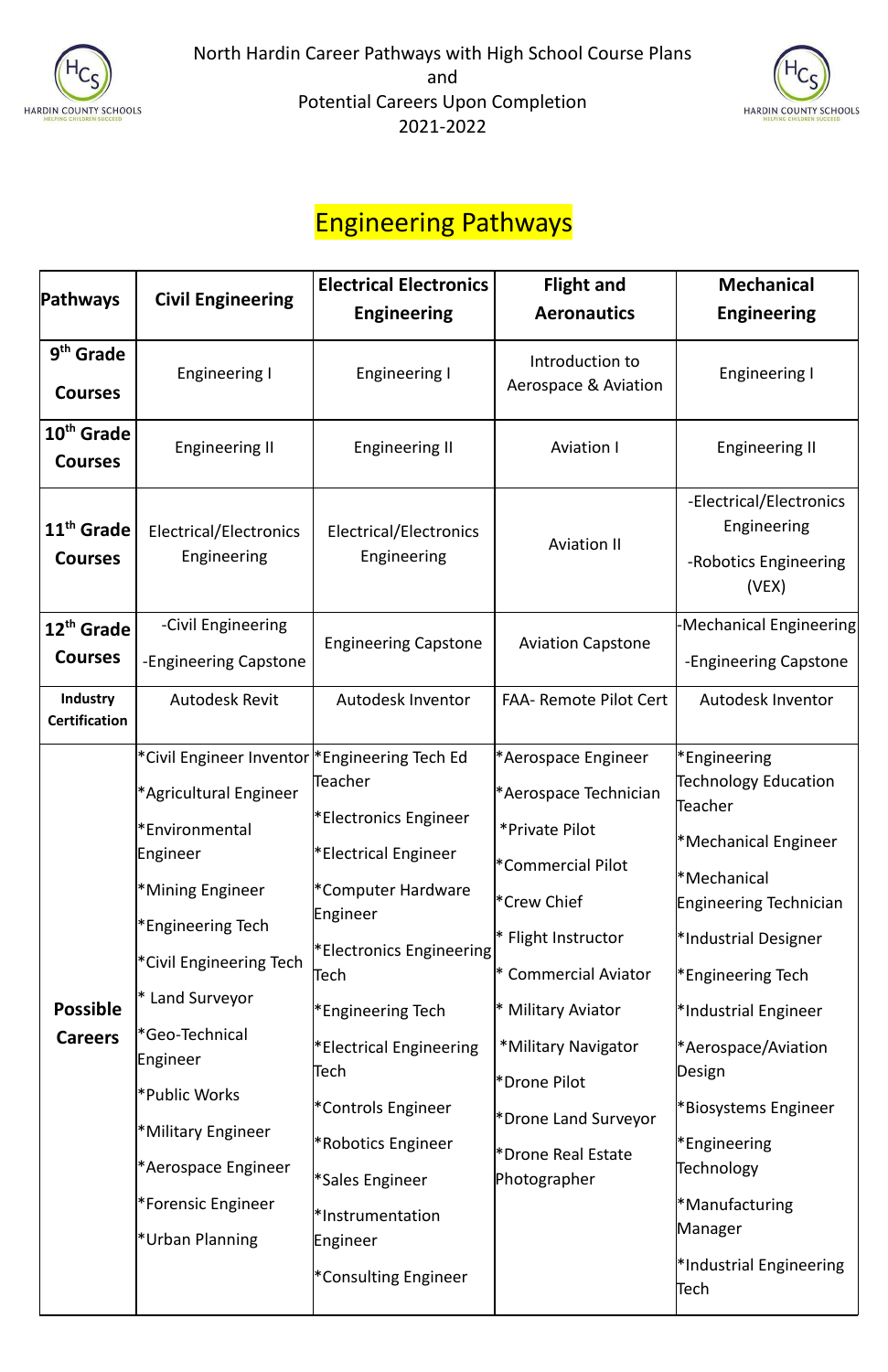



#### Family and Consumer Sciences

| <b>Pathways</b>                          | <b>Consumer and</b><br><b>Family Services</b>                                                                                                                                                                                                                                                                                                                                | <b>Culinary and</b><br><b>Food Services</b>                                                                                                                           | <b>Early Childhood</b><br><b>Education</b>                                                                                                                                                                 | <b>Fashion and</b><br><b>Interior Design</b>                                                                                                                                                                                      | <b>Fundamentals of</b><br><b>Teaching</b>                                                                                                                                                                                                                                                                                                           | Hospitality,<br>Travel, Tourism,<br>and Recreation                                                                                                                                                                                                                                                                                                        |
|------------------------------------------|------------------------------------------------------------------------------------------------------------------------------------------------------------------------------------------------------------------------------------------------------------------------------------------------------------------------------------------------------------------------------|-----------------------------------------------------------------------------------------------------------------------------------------------------------------------|------------------------------------------------------------------------------------------------------------------------------------------------------------------------------------------------------------|-----------------------------------------------------------------------------------------------------------------------------------------------------------------------------------------------------------------------------------|-----------------------------------------------------------------------------------------------------------------------------------------------------------------------------------------------------------------------------------------------------------------------------------------------------------------------------------------------------|-----------------------------------------------------------------------------------------------------------------------------------------------------------------------------------------------------------------------------------------------------------------------------------------------------------------------------------------------------------|
| 9 <sup>th</sup> Grade<br><b>Courses</b>  | <b>FCS Essentials</b>                                                                                                                                                                                                                                                                                                                                                        | -FCS Essentials<br>-Introduction to<br>Culinary                                                                                                                       | <b>FCS Essentials</b>                                                                                                                                                                                      | <b>FCS Essentials</b>                                                                                                                                                                                                             | <b>FCS Essentials</b>                                                                                                                                                                                                                                                                                                                               | -Foods and<br>Nutrition OR<br>-FCS Essentials                                                                                                                                                                                                                                                                                                             |
| 10 <sup>th</sup> Grade<br><b>Courses</b> | Foods and<br><b>Nutrition</b>                                                                                                                                                                                                                                                                                                                                                | -Introduction to<br>Culinary<br>-Foods and<br><b>Nutrition</b><br><b>Advanced Foods</b><br>and Nutrition                                                              | -Relationships<br>-Parenting                                                                                                                                                                               | Fashion and<br>Interior Design I                                                                                                                                                                                                  | Early Lifespan<br>Development                                                                                                                                                                                                                                                                                                                       | Marketing<br>Principles                                                                                                                                                                                                                                                                                                                                   |
| 11 <sup>th</sup> Grade<br><b>Courses</b> | -Relationships<br>-Parenting                                                                                                                                                                                                                                                                                                                                                 | Culinary I and<br>ServSafe                                                                                                                                            | Early Lifespan<br>Development                                                                                                                                                                              | Fashion and<br>Interior Design II                                                                                                                                                                                                 | Middle to Late<br>Lifespan<br>Development                                                                                                                                                                                                                                                                                                           | <b>Advanced Foods</b><br>and Nutrition                                                                                                                                                                                                                                                                                                                    |
| 12 <sup>th</sup> Grade<br><b>Courses</b> | -Money Skills for Math<br>-Middle to Late<br>Lifespan<br>Development<br>$-Co$ -op                                                                                                                                                                                                                                                                                            | -Culinary Arts II<br>-Special topics<br>-Culinary Internship                                                                                                          | Child Development<br>Services I/II<br>-Principles of<br><b>Teaching</b><br>$-Co$ -op                                                                                                                       | -Fashion and<br>Interior Design III<br>-Fashion Co-Op<br>-Money Skills for<br>math                                                                                                                                                | -Principles of<br><b>Teaching</b><br>-FCS Leaders at<br>work<br>(LeadershipDynamics)   Education Co-op<br>-Internship                                                                                                                                                                                                                               | - Travel & Tourism<br>Marketing<br>-Marketing                                                                                                                                                                                                                                                                                                             |
| <b>Industry</b><br><b>Certification</b>  | <b>AAFCS PrePac</b>                                                                                                                                                                                                                                                                                                                                                          | ServSafe Food<br>Manager's Credential<br><b>OR</b><br><b>AAFCS PrePac OR</b><br><b>ProStart Certificate</b>                                                           | $-CCCC$<br>-Orientation Training<br>-Pediatric Head<br>Trauma<br>OR CDA                                                                                                                                    | <b>AAFCS PrePac</b>                                                                                                                                                                                                               | <b>AAFCS Prepac</b>                                                                                                                                                                                                                                                                                                                                 | <b>CHTMP</b>                                                                                                                                                                                                                                                                                                                                              |
| <b>Possible</b><br><b>Careers</b>        | *Social Worker<br>*Abuse/Crisis<br>Counselor<br>* Credit Counselor<br>*Cooperative<br><b>Extension Agent</b><br>*Family and<br>Consumer Scientist<br>*Genetic Counselor<br>*Gerontologist<br><sup>*</sup> Human Resources<br><sup>*</sup> Leisure Activities<br>Counselor<br>*Life Coach<br>*Marriage and<br>Family Therapist<br>*Mental Health<br>Professional<br>*Lobbyist | *Chef/Cook<br>*Baker<br>*Entrepreneur<br>*Food Inspector<br>*Butcher<br>*Caterer<br><b>*Quality Control</b><br>*Food Critic<br>*Food Stylist<br>*Food<br>Photographer | *Early Childhood<br>Educator<br>*Psychologist<br>*Nanny<br>*Pediatrician<br>*Midwife<br><sup>*</sup> Child and Youth<br>Worker<br>*Cabinet of Health<br>and Family Services<br>*Daycare<br>Inspector/Rater | *Fashion Designer<br>*Interior Designer<br>*Retail Buyer<br>*Clothing<br>Manufacturer<br>*Furniture<br>Designer<br>*Model<br>*Image Consultant<br>*Critic<br>*Graphic Designer<br>*Costume<br>Designer<br>*Visual<br>Merchandiser | *Teacher - all levels<br>and areas<br><sup>*</sup> Teacher Assistant<br>*Principal<br>*Superintendent<br>*School Counselor<br>*Instructional<br>Supervisor<br>*Department of<br>Education<br>Professional<br>$^\ast$ Textbook author<br>or editor<br>*Corporate Trainer<br>*Private Tutor<br>*Museum Educator Worker /Manager<br>*College Professor | *Travel Agent<br>* Manager<br>(restaurant<br>/hotel/Resort)<br><b>Event Planner*</b><br>*Spa Manager<br>*Sports Event<br>Manager<br>*Wedding<br>Coordinator<br>*Caterer<br>*Executive Chef<br>*Group Sales<br>*Tour Guide<br>*Conference and<br><b>Convention Center</b><br>*Marketing for a<br>City or Company<br><b>*Theme Park</b><br>Marketer/Manager |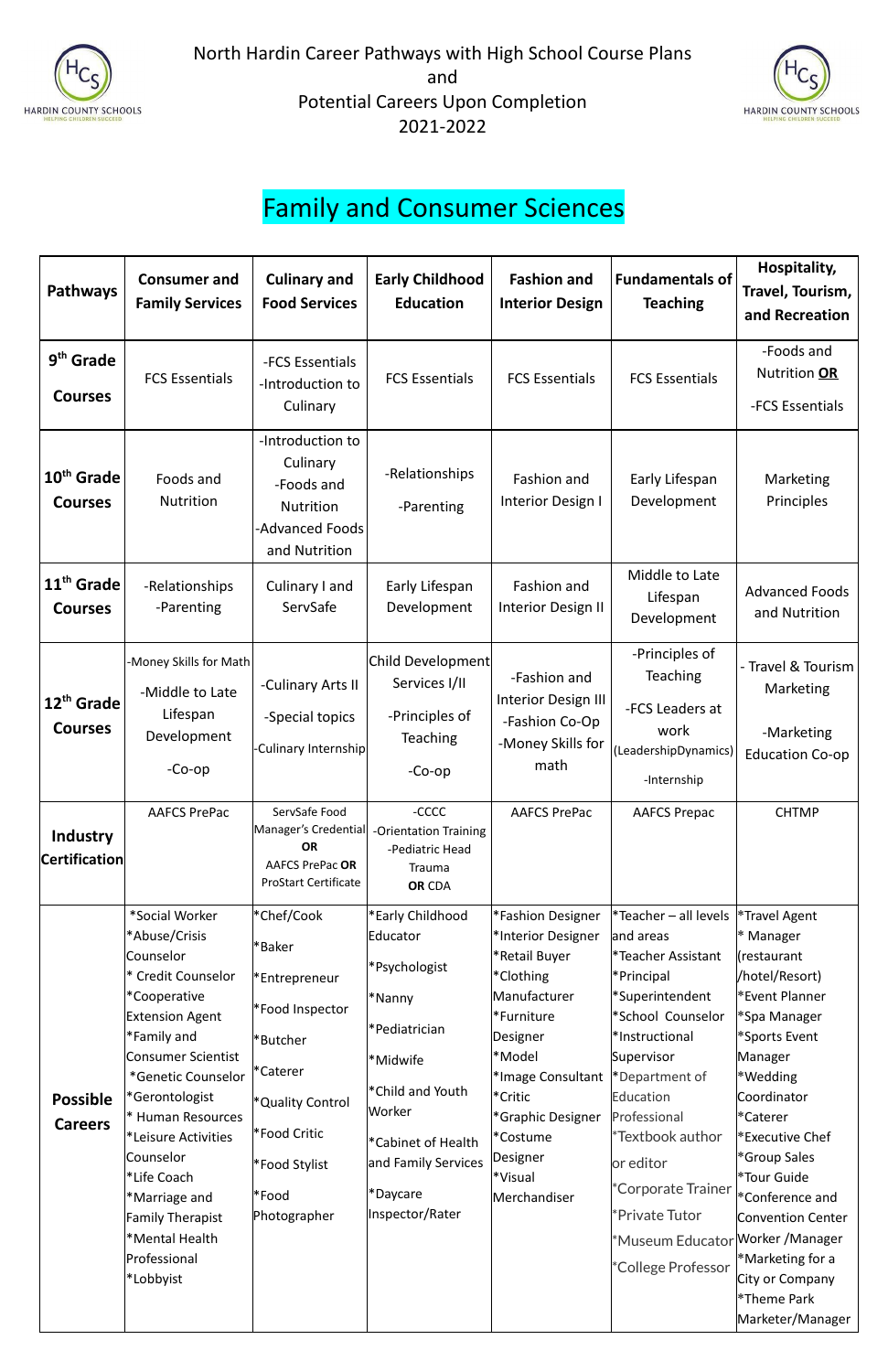



### Health Science

| Pathways                                    | <b>EKG Technology</b><br>/Technician                                                                                                                                                                                                                                                                                  | <b>Pharmacy</b><br><b>Technician</b>                                                  | Phlebotomy<br><b>Technician</b>                                 | <b>Pre-Nursing</b>                                                                                                                                                     | <b>Medical</b><br>Administrative<br><b>Assisting</b>                                                                                                                          |
|---------------------------------------------|-----------------------------------------------------------------------------------------------------------------------------------------------------------------------------------------------------------------------------------------------------------------------------------------------------------------------|---------------------------------------------------------------------------------------|-----------------------------------------------------------------|------------------------------------------------------------------------------------------------------------------------------------------------------------------------|-------------------------------------------------------------------------------------------------------------------------------------------------------------------------------|
| $9th$ Grade<br><b>Courses</b>               |                                                                                                                                                                                                                                                                                                                       | Principles of Health Principles of Health Principles of Health Principles of Health   |                                                                 |                                                                                                                                                                        | <b>Principles of Health</b><br>Science                                                                                                                                        |
| $10^{\text{th}}$<br>Grade<br><b>Courses</b> | Medical<br>Terminology<br>/Emergency<br>Procedures                                                                                                                                                                                                                                                                    | Medical<br>Terminology<br>/Emergency<br>Procedures                                    | Medical<br>Terminology<br>/Emergency<br>Procedures              | Medical<br>Terminology<br>/Emergency<br>Procedures                                                                                                                     | Medical<br>Terminology<br>/Emergency<br><b>Procedures</b>                                                                                                                     |
| $11^{\text{th}}$<br>Grade<br><b>Courses</b> | Anatomy/Body<br><b>Structures</b>                                                                                                                                                                                                                                                                                     | Anatomy/Body<br><b>Structures</b>                                                     | Anatomy/Body<br><b>Structures</b>                               | -Anatomy/Body<br><b>Structures</b><br>- Medicaid Nurse<br>Aide                                                                                                         | <b>Medical Office</b><br>Procedures                                                                                                                                           |
| $12^{th}$<br>Grade<br><b>Courses</b>        | -EKG Technology<br>-Medical Math                                                                                                                                                                                                                                                                                      | <b>Pharmacy Tech</b>                                                                  | Phlebotomy                                                      | -Medicaid Nurse<br>Aide - Advanced<br><b>Nursing</b>                                                                                                                   | Medical<br>Administrative<br>Internship                                                                                                                                       |
| Industry<br><b>Certification</b>            | <b>NHA Certified</b><br><b>EKG Technician</b>                                                                                                                                                                                                                                                                         | <b>NHA Certified</b><br>Pharmacy Technician                                           | <b>NHA</b> certified<br>Phlebotomy<br>Technician                | <b>State Registered</b><br><b>Nursing Assistant</b><br>(SRNA)                                                                                                          | -NHA Billing and Coding<br>Specialist (CBCS) OR<br>-NHA Certified Medical<br><b>Administrative Assistant</b><br>(CMAA)                                                        |
| <b>Possible</b><br><b>Careers</b>           | FEKG Technician <sup>*</sup><br>*Diagnostic Medical<br>Sonographer<br><sup>*</sup> Medical Assistant<br>*Medical Lab Tech<br>*Radiologist<br><sup>*</sup> Cardiac Monitor<br>Technician.<br><sup>*</sup> Cardiographic<br>Technician.<br><b>*Rhythm Analysis</b><br>Technician.<br> *Telemetry Monitor<br>Technician. | <b>Pharmacy</b><br>Technician<br>*Customer Service<br>Representative.<br>*Pharmacist. | *Medical Lab Tech<br>*Phlebotomist<br><b>*Medical Assistant</b> | <b>Example 12</b> Exercical<br>Nurse<br><sup>*</sup> Nurse<br>*Nurse<br>Practitioner<br><b>*Nursing Assistant</b><br>Physician's <sup>*</sup><br>Assistant<br>l*Doctor | <sup>*</sup> Medical office<br>assistant<br>*Medical office<br>receptionist<br>*Medical Records<br> Clerk<br>*Medical Billing<br>Clerk<br>*Customer Service<br>Representative |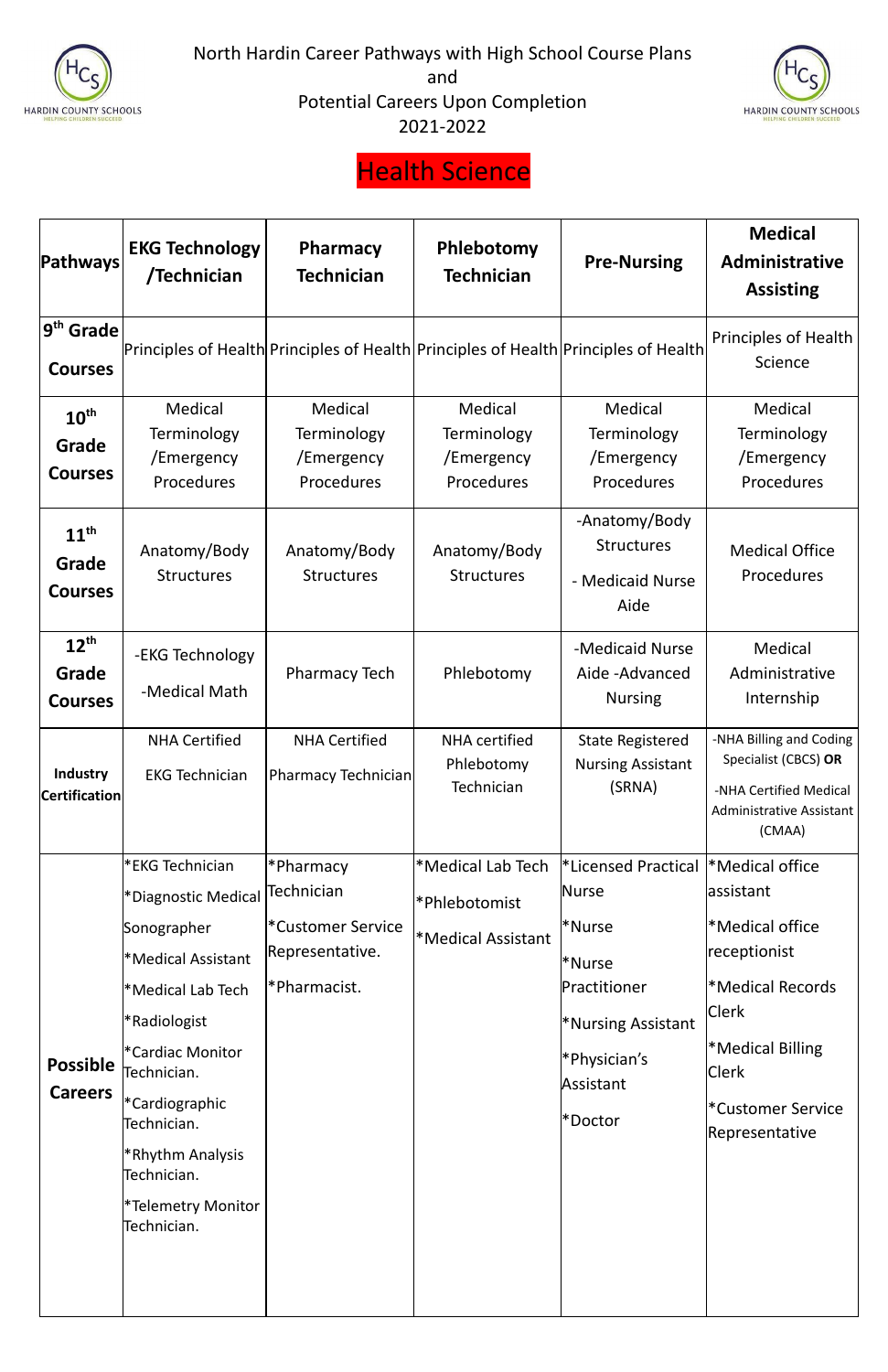



## Computer Science

| <b>Pathways</b>                          | Computer<br><b>Programming</b>                                                                                                                                                                                                                                     | <b>Digital Design and</b><br><b>Game Development</b>                                                                                                                            | <b>Network</b><br>Administration                                                                                                                                                                                                                                                                                                                                                                                                                                               | <b>Network Security</b>                                                                                                                                                |
|------------------------------------------|--------------------------------------------------------------------------------------------------------------------------------------------------------------------------------------------------------------------------------------------------------------------|---------------------------------------------------------------------------------------------------------------------------------------------------------------------------------|--------------------------------------------------------------------------------------------------------------------------------------------------------------------------------------------------------------------------------------------------------------------------------------------------------------------------------------------------------------------------------------------------------------------------------------------------------------------------------|------------------------------------------------------------------------------------------------------------------------------------------------------------------------|
| 9 <sup>th</sup> Grade<br><b>Courses</b>  | -Computer Literacy<br>-Digital Literacy                                                                                                                                                                                                                            | <b>Digital Literacy</b>                                                                                                                                                         | Digital Literacy                                                                                                                                                                                                                                                                                                                                                                                                                                                               | Digital Literacy                                                                                                                                                       |
| 10 <sup>th</sup> Grade<br><b>Courses</b> | Introduction to<br>Programming                                                                                                                                                                                                                                     | Introduction to<br>Programming                                                                                                                                                  | <b>Computer Hardware and</b><br>Software Maintenance                                                                                                                                                                                                                                                                                                                                                                                                                           | <b>Computer Hardware</b><br>and Software<br>Maintenance                                                                                                                |
| 11 <sup>th</sup> Grade<br><b>Courses</b> | Project-Based<br>Programming                                                                                                                                                                                                                                       | Game Design and<br><b>Development Principles</b>                                                                                                                                | Introduction to<br><b>Networking Concepts</b>                                                                                                                                                                                                                                                                                                                                                                                                                                  | Introduction to<br><b>Networking Concepts</b>                                                                                                                          |
| 12 <sup>th</sup> Grade<br><b>Courses</b> | Information Technology<br>Internship                                                                                                                                                                                                                               | Introduction to Digital<br><b>3D Game Graphics</b>                                                                                                                              | -Information Technology<br>Internship<br>-MS Client/Server<br>Configuration                                                                                                                                                                                                                                                                                                                                                                                                    | -Security<br><b>Fundamentals</b><br>-Information<br>Technology Internship                                                                                              |
| Industry<br><b>Certification</b>         | MTA: 2 Exams Regd-<br>HTML5 App Dev, Intro<br>to Programming using<br><b>HTML and CSS or Java</b><br>or Javascript or Python, Based or Javascript or<br>Software Dev. Fund.                                                                                        | MTA: 2 Exams Regd-<br>HTML5 App Dev, Intro to Mobility and Device,<br>Programming using<br><b>HTML and CSS or Block</b><br>Python, Software Dev.<br>Fund.                       | MTA: 2 Exams Regd-<br><b>Windows Operating</b><br>System, Windows Server<br>Admin, Network<br>Fundamentals, Cloud<br>Fundamentals                                                                                                                                                                                                                                                                                                                                              | -MTA: Security<br><b>Fundamentals and</b><br>-Comptia IT<br>Fundamentals                                                                                               |
| <b>Possible</b><br><b>Careers</b>        | *Computer<br>Programmer<br>*Computer Software<br>Engineer<br>*Database Developer<br>*Computer Hardware<br>Engineer<br>*Computer Systems<br>Analyst<br>*Web Developer<br>*Information Security<br>Analyst<br>*Computer Network<br>Specialist<br>*IT Project Manager | <sup>*</sup> IT Project Manager<br>*Computer Animator<br>*Cartoonist<br>*Game Designer<br><sup>*</sup> Game Design Analyst<br>*Webmaster<br>*Web Developer<br>*Website Designer | *Network Server<br>*Administrator<br>Support Team Member<br>*Quality Assurance<br>System Analyst<br>*Sales Representative<br>*Technical Support<br>Representative<br>*Technical Writing<br>Expert<br>*Electronics Engineer<br>*Hardware Engineer<br>*System Administrator<br>*Network Administrator<br>*Microsoft Server Admin<br>*Microsoft Server Support Team<br>*Cisco Network Administrator<br>*Cisco Engineer<br>*Cisco Hardware Engineer<br>*Cisco System Administrator | *Computer Network<br>Specialist<br>*Electronics Engineer<br>*Computer Hardware<br>Engineer<br>*System Systems<br>Technician<br><sup>*</sup> Quality Control<br>Analyst |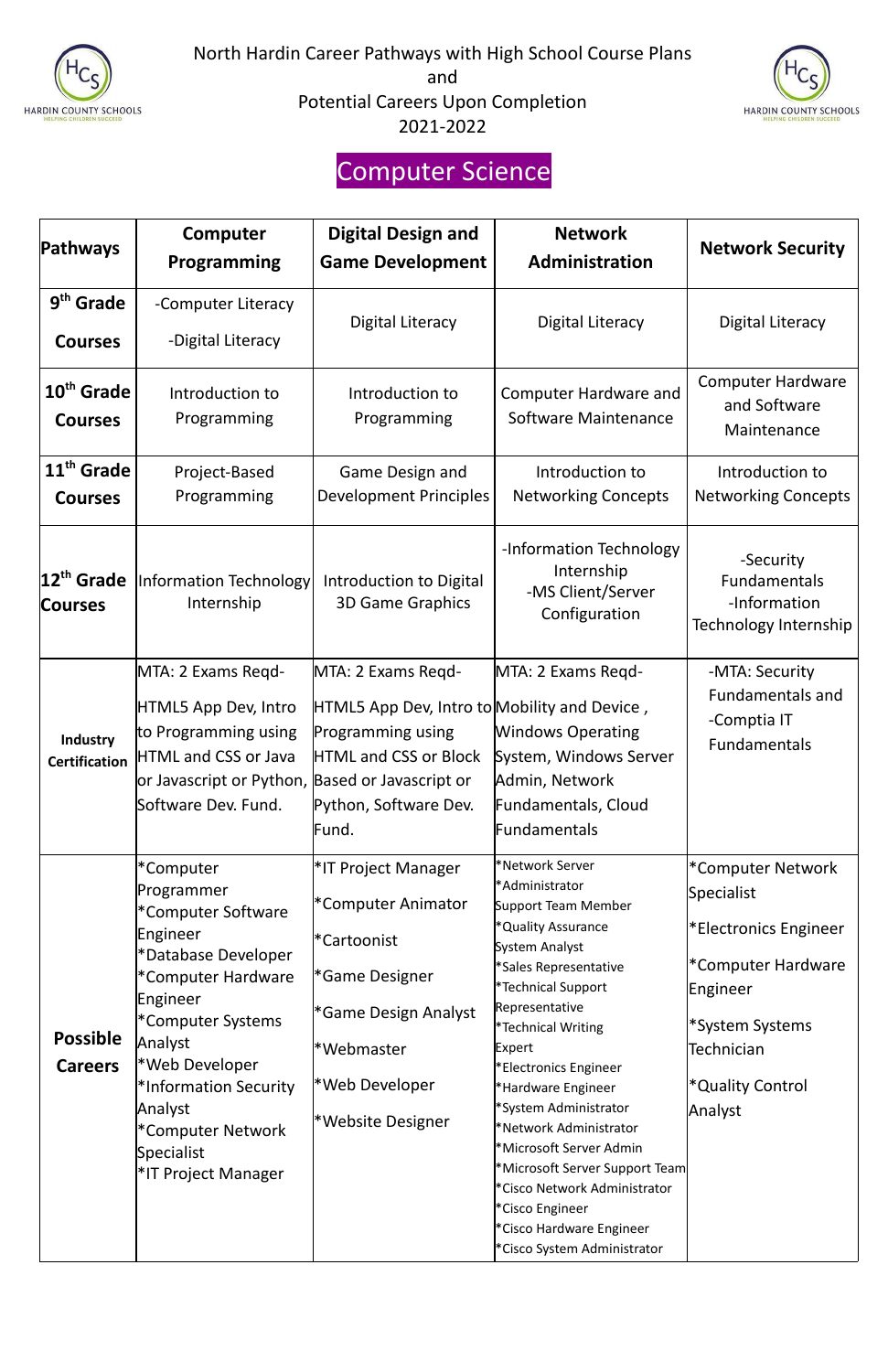

North Hardin Career Pathways with High School Course Plans

and

Potential Careers Upon Completion 2021-2022





#### Construction JROTC Law and Public Safety

| <b>Pathways</b>                          | <b>Electrical</b><br><b>Construction</b><br><b>Engineering</b>                 | <b>Residential</b><br><b>Maintenance</b>                                                                                                              | <b>Army JROTC</b>                                                                        | <b>Fire Science and</b><br><b>Firefighting</b>                                                                                       | Law<br><b>Enforcement</b><br><b>Services</b>                                                                                 |
|------------------------------------------|--------------------------------------------------------------------------------|-------------------------------------------------------------------------------------------------------------------------------------------------------|------------------------------------------------------------------------------------------|--------------------------------------------------------------------------------------------------------------------------------------|------------------------------------------------------------------------------------------------------------------------------|
| 9 <sup>th</sup> Grade<br><b>Courses</b>  | <b>Engineering I</b>                                                           | Intro to Building and<br>Apartment Maintenance                                                                                                        | <b>JROTC I</b>                                                                           |                                                                                                                                      | Introduction to<br><b>Criminal Justice</b>                                                                                   |
| 10 <sup>th</sup> Grade<br><b>Courses</b> | <b>Engineering II</b>                                                          | <b>Residential Maintenance</b><br>Carpentry                                                                                                           | <b>JROTC II</b>                                                                          |                                                                                                                                      | Corrections                                                                                                                  |
| 11 <sup>th</sup> Grade<br><b>Courses</b> | Engineering                                                                    | <b>Residential HVAC or</b><br>Electrical/Electronic   Interior Maintenance or<br>Masonry or Wiring or<br>Plumbing                                     | <b>JROTC III</b>                                                                         |                                                                                                                                      | Criminal Law and<br>Procedures                                                                                               |
| $12th$ Grade<br><b>Courses</b>           | Circuits I/II (ECTC)<br>-Internship/co-op/ap<br>prenticeship                   | <b>Residential HVAC or</b><br>Interior Maintenance or<br>Masonry or Wiring or<br>Plumbing or Co-Op or<br>Internship                                   | -JROTC IV<br>-JROTC <sub>V</sub>                                                         | All Courses at ECTC<br>FRS 101, 102, 103, 104<br>and 204<br>* must meet<br>benchmarks to take<br>ENG 101 and math                    | Criminal Law Co-Op                                                                                                           |
| <b>Industry</b><br><b>Certification</b>  | <b>NCCER</b><br>OSHA 10                                                        | <b>NCCER</b><br>OSHA 10                                                                                                                               | JROTC 3 year<br>Certificate of<br><b>Training</b>                                        | Candidate Physical Ability<br>Test or<br>Certification or<br>Fire and Rescue<br>Certification or<br>First Responder<br>Certification | EMT Basic National First Responder State<br>Certification or<br><b>National Academies</b><br>of Emergency<br>Dispatch (NAED) |
|                                          | *Electrical Engineer<br>*Electrical<br><b>Engineering Tech</b><br>*Electrician | *Bricklayer /Stonemason *Administrative<br>*Concrete Mason<br>*Carpenter<br>*Construction Manager<br>*Construction<br>Tradesperson<br>*Cost Estimator | Personnel<br>*Construction<br>Personnel<br>*Electronic/Equip<br>ment Repair<br>Personnel | *Firefighter<br>*Fire Investigator<br>*Forest Firefighter                                                                            | *Correctional<br>Officer<br>*Crime Scene<br>Investigator<br>*Criminologist<br>*Detective                                     |

|                 | *Drywall Installer         | <sup>*</sup> Engineering,    | *Police Officer           |
|-----------------|----------------------------|------------------------------|---------------------------|
|                 | l*Electrician              | Science, And                 |                           |
| <b>Possible</b> | *Energy Auditor            | Technical                    | *Private Investigator     |
| <b>Careers</b>  | <b>*Flooring Installer</b> | Personnel                    |                           |
|                 | *Home Inspector            | *Healthcare                  | <i><b>*Probation/</b></i> |
|                 | *Plumber                   | Personnel                    | Parole Officer            |
|                 | ∣*Pipefitter               | <sup>*</sup> Media And       |                           |
|                 | *Production                | <b>Public Affairs</b>        | *Security Guard           |
|                 | Woodworker                 | Personnel                    |                           |
|                 | *Property Manager          | <b>*Transportation &amp;</b> |                           |
|                 | *Solar Energy Tech         | Material-Handling            |                           |
|                 | *Building                  | Personnel                    |                           |
|                 | Superintendent             |                              |                           |